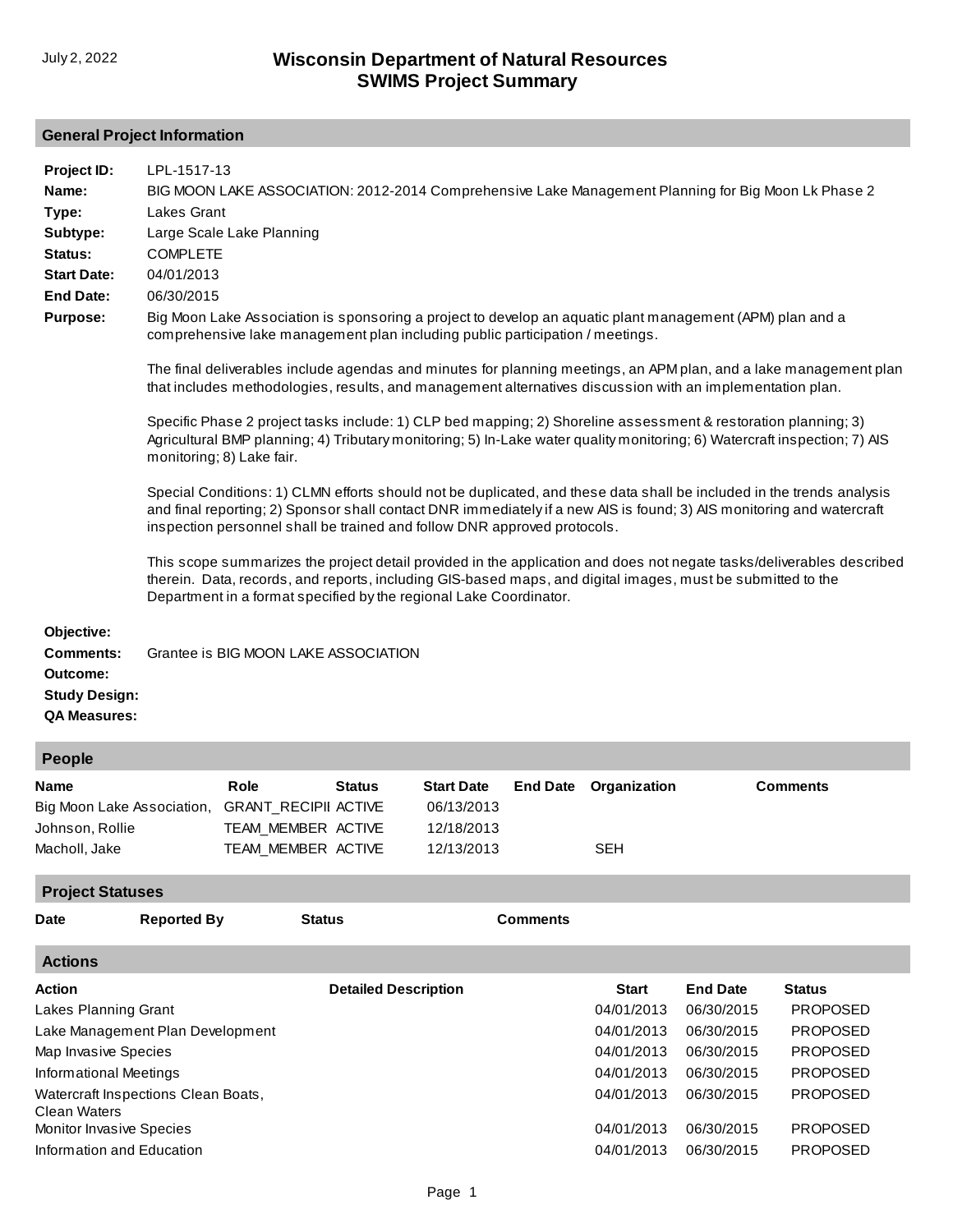## **SWIMS Project Summary** July 2, 2022 **Wisconsin Department of Natural Resources**

| Action                            | <b>Detailed Description</b>                                                                                                                                                                                                                                                          | <b>Start</b> | <b>End Date</b> | <b>Status</b>   |
|-----------------------------------|--------------------------------------------------------------------------------------------------------------------------------------------------------------------------------------------------------------------------------------------------------------------------------------|--------------|-----------------|-----------------|
| Aquatic Plant Management Plan     | Big Moon Lake Association is sponsoring<br>a project to develop an aquatic plant<br>management (APM) plan and a<br>comprehensive lake management plan<br>including public participation / meetings.                                                                                  | 04/01/2013   | 06/30/2015      | <b>COMPLETE</b> |
| <b>Grant Awarded</b>              | Big Moon Lake Association is sponsoring<br>a project to develop an aquatic plant<br>management (APM) plan and a<br>comprehensive lake management plan<br>including public participation / meetings.                                                                                  | 04/01/2013   | 06/30/2015      | <b>COMPLETE</b> |
|                                   | The final deliverables include agendas<br>and minutes for planning meetings, an<br>APM plan, and a lake management plan<br>that includes methodologies, results, and<br>management alternatives discussion with<br>an implementation plan.                                           |              |                 |                 |
|                                   | Specific Phase 2 project tasks include: 1)<br>CLP bed mapping; 2) Shoreline<br>assessment & restoration planning; 3)<br>Agricultural BMP planning; 4) Tributary<br>monitoring; 5) In-Lake water quality<br>monitoring; 6) Watercraft inspection; 7) AIS<br>monitoring; 8) Lake fair. |              |                 |                 |
| Monitor Water Quality or Sediment |                                                                                                                                                                                                                                                                                      | 04/01/2013   | 06/30/2015      | <b>PROPOSED</b> |

#### **Monitoring Stations**

**Station ID Name Comments** 10038759 10038760 10038762 10038765 10038761 033186 10038758 [Big Moon Lake - Moon Creek Inlet](http://prodoasint.dnr.wi.gov/swims/viewStation.html?id=67673831) [Big Moon Lake - NW Tributary](http://prodoasint.dnr.wi.gov/swims/viewStation.html?id=67673978) [Big Moon Lake - South Ephemeral Site](http://prodoasint.dnr.wi.gov/swims/viewStation.html?id=67674493) [Big Moon Lake Outlet](http://prodoasint.dnr.wi.gov/swims/viewStation.html?id=67675797) [Big Moon Lake SW Tributary](http://prodoasint.dnr.wi.gov/swims/viewStation.html?id=67674163) [Big Moon Lake at Deep Hole](http://prodoasint.dnr.wi.gov/swims/viewStation.html?id=589) [Moon Creek near 1/2 St \(Little Moon Lake - Moon Creek\)](http://prodoasint.dnr.wi.gov/swims/viewStation.html?id=67673729)

### **Assessment Units**

| <b>WBIC</b> | Segment | Local Name               | <b>Official Name</b> |  |
|-------------|---------|--------------------------|----------------------|--|
| 2078800     |         | Moon Creek               | Moon Creek           |  |
| 2078800     |         | Moon Creek               | Moon Creek           |  |
| 2079000     |         | Big Moon Lake            | Big Moon Lake        |  |
| 5006574     |         | NW Trib to Big Moon Lake | Unnamed              |  |

# **Lab Account Codes Account Code Description Start Date End Date Forms Form Code Form Name Methods**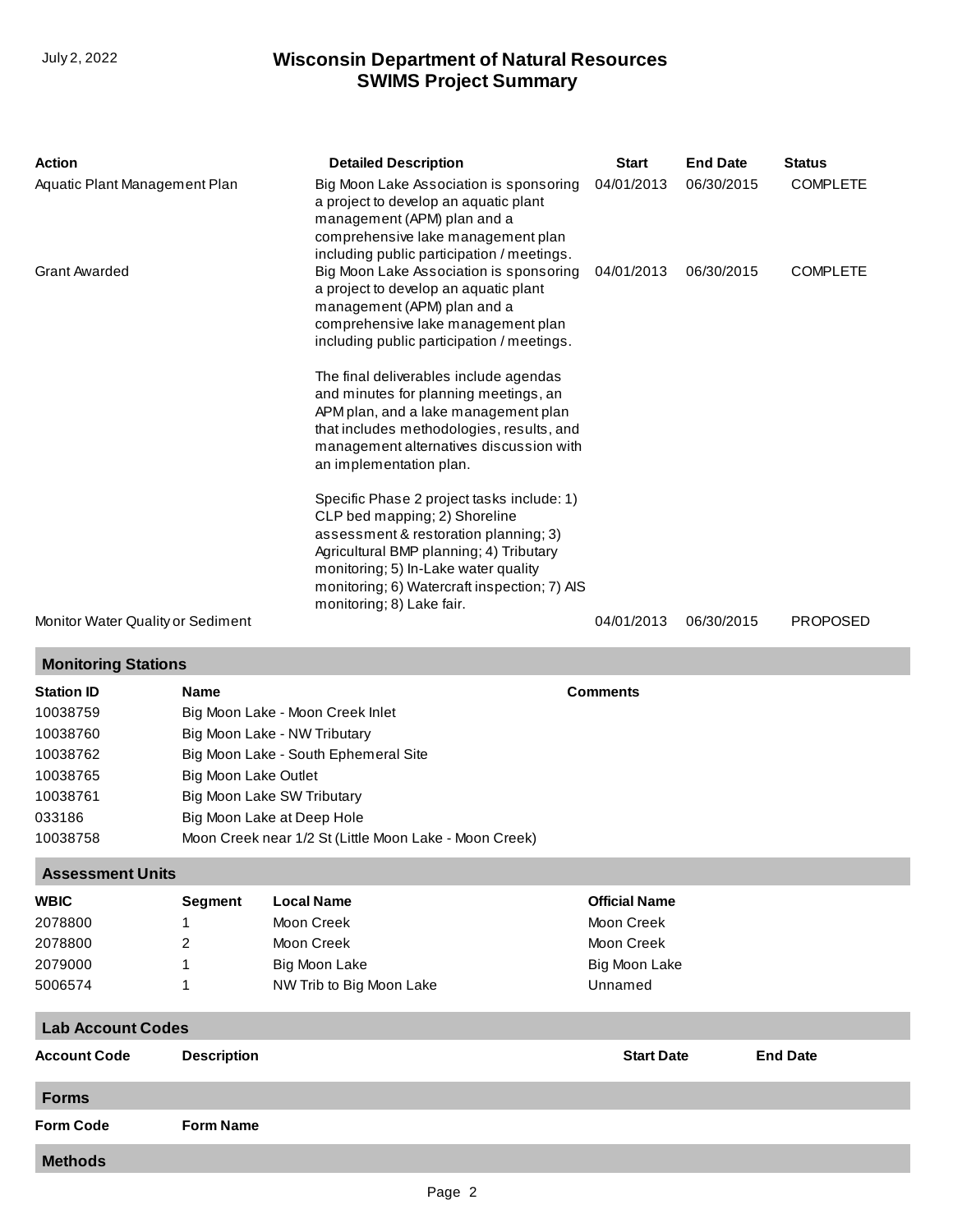# **SWIMS Project Summary** July 2, 2022 **Wisconsin Department of Natural Resources**

### **Method Code Description**

**COL** 

| <b>Fieldwork Events</b> |                 |                            |                   |                                                        |
|-------------------------|-----------------|----------------------------|-------------------|--------------------------------------------------------|
| <b>Start Date</b>       | <b>Status</b>   | <b>Field ID</b>            | <b>Station ID</b> | <b>Station Name</b>                                    |
| 05/06/2013 13:30        | <b>COMPLETE</b> | ML-OUTL-AP                 | 10038765          | <b>Big Moon Lake Outlet</b>                            |
| 05/06/2013 14:15        | <b>COMPLETE</b> | ML-SWTB-AP                 | 10038761          | Big Moon Lake SW Tributary                             |
| 05/06/2013 15:30        | <b>COMPLETE</b> | MOONCRK-AP                 | 10038758          | Moon Creek near 1/2 St (Little Moon Lake - Moon Creek) |
| 05/06/2013 16:00        | <b>COMPLETE</b> | ML-NWTR-AP                 | 10038760          | Big Moon Lake - NW Tributary                           |
| 05/06/2013 17:00        | <b>COMPLETE</b> | MC-INLT-AP                 | 10038759          | Big Moon Lake - Moon Creek Inlet                       |
| 05/16/2013 08:00        | <b>COMPLETE</b> | ML-NWTR-MY                 | 10038760          | Big Moon Lake - NW Tributary                           |
| 05/16/2013 08:30        | <b>COMPLETE</b> | MC-INLT-MY                 | 10038759          | Big Moon Lake - Moon Creek Inlet                       |
| 05/16/2013 09:30        | <b>COMPLETE</b> | ML-OUTL-MY                 | 10038765          | <b>Big Moon Lake Outlet</b>                            |
| 05/17/2013 07:30        | <b>COMPLETE</b> | MOONCRK-MY                 | 10038758          | Moon Creek near 1/2 St (Little Moon Lake - Moon Creek) |
| 05/17/2013 08:00        | <b>COMPLETE</b> | ML-SWTB-MY                 | 10038761          | Big Moon Lake SW Tributary                             |
| 06/14/2013 13:45        | <b>COMPLETE</b> | ML-NWTR-JN                 | 10038760          | Big Moon Lake - NW Tributary                           |
| 06/14/2013 14:00        | <b>COMPLETE</b> | MC-INLT-JN                 | 10038759          | Big Moon Lake - Moon Creek Inlet                       |
| 06/15/2013 10:15        | <b>COMPLETE</b> | <b>BMN-JN-SUR</b>          | 033186            | Big Moon Lake at Deep Hole                             |
| 06/15/2013 10:30        | <b>COMPLETE</b> | <b>BMN-JN-BOT</b>          | 033186            | Big Moon Lake at Deep Hole                             |
| 06/28/2013 10:15        | <b>COMPLETE</b> | ML-SWTB-JN                 | 10038761          | Big Moon Lake SW Tributary                             |
| 06/28/2013 10:30        | <b>COMPLETE</b> | MOONCRK-JN                 | 10038758          | Moon Creek near 1/2 St (Little Moon Lake - Moon Creek) |
| 06/28/2013 11:15        | <b>COMPLETE</b> | ML-OUTL-JN                 | 10038765          | Big Moon Lake Outlet                                   |
| 07/25/2013 09:15        | <b>COMPLETE</b> | <b>MCINLTJY</b>            | 10038759          | Big Moon Lake - Moon Creek Inlet                       |
| 07/25/2013 09:45        | <b>COMPLETE</b> | <b>MLOUTLJY</b>            | 10038765          | <b>Big Moon Lake Outlet</b>                            |
| 07/25/2013 10:30        | <b>COMPLETE</b> | <b>BMNJYSUR</b>            | 033186            | Big Moon Lake at Deep Hole                             |
| 07/25/2013 11:15        | <b>COMPLETE</b> | <b>BMNJYBOT</b>            | 033186            | Big Moon Lake at Deep Hole                             |
| 07/26/2013 13:50        | <b>COMPLETE</b> | <b>BMN-NWT-JN</b>          | 10038760          | Big Moon Lake - NW Tributary                           |
| 07/26/2013 13:50        | <b>COMPLETE</b> | BMN-NWT-JN                 | 10038760          | Big Moon Lake - NW Tributary                           |
| 08/20/2013 10:00        | <b>COMPLETE</b> | <b>BMN-AG-SUR</b>          | 033186            | Big Moon Lake at Deep Hole                             |
| 08/20/2013 10:30        | <b>COMPLETE</b> | <b>BMN-AG-BOT</b>          | 033186            | Big Moon Lake at Deep Hole                             |
| 08/20/2013 11:00        | <b>COMPLETE</b> | ML-OUTL-AG                 | 10038765          | Big Moon Lake Outlet                                   |
| 08/20/2013 12:00        | <b>COMPLETE</b> | ML-SWTB-AG                 | 10038761          | Big Moon Lake SW Tributary                             |
| 08/20/2013 12:00        | <b>COMPLETE</b> | ML-SWTB-AG                 | 10038761          | Big Moon Lake SW Tributary                             |
| 08/20/2013 12:30        | <b>COMPLETE</b> | MOONCRK-AG                 | 10038758          | Moon Creek near 1/2 St (Little Moon Lake - Moon Creek) |
| 09/30/2013 08:30        | <b>COMPLETE</b> | <b>BMN-SE-BOT</b>          | 033186            | Big Moon Lake at Deep Hole                             |
| 09/30/2013 08:50        | <b>COMPLETE</b> | <b>BMN-SE-SUR</b>          | 033186            | Big Moon Lake at Deep Hole                             |
| 09/30/2013 09:00        | <b>COMPLETE</b> | ML-OUTL-SE                 | 10038765          | Big Moon Lake Outlet                                   |
| 09/30/2013 10:00        | <b>COMPLETE</b> | MOONCRK-SE                 | 10038758          | Moon Creek near 1/2 St (Little Moon Lake - Moon Creek) |
| 09/30/2013 11:56        | <b>COMPLETE</b> | ML-NWTR-SE                 | 10038760          | Big Moon Lake - NW Tributary                           |
| 09/30/2013 12:27        | <b>COMPLETE</b> | MC-INLET-SE                | 10038759          | Big Moon Lake - Moon Creek Inlet                       |
| 05/28/2014 10:30        | <b>COMPLETE</b> | BML-SEP-MY                 | 10038762          | Big Moon Lake - South Ephemeral Site                   |
| 05/28/2014 10:45        | <b>COMPLETE</b> | MOONCRK-MY                 | 10038758          | Moon Creek near 1/2 St (Little Moon Lake - Moon Creek) |
| 05/28/2014 11:30        | <b>COMPLETE</b> | MN-OUTL-MY                 | 10038765          | <b>Big Moon Lake Outlet</b>                            |
| 05/28/2014 12:45        | <b>COMPLETE</b> | ML-NWTR-MY                 | 10038760          | Big Moon Lake - NW Tributary                           |
| 08/11/2014 11:00        | <b>COMPLETE</b> | ML-SWTR-AG-RAIN 10038761   |                   | Big Moon Lake SW Tributary                             |
| 08/11/2014 11:10        | <b>COMPLETE</b> | BML-SEP-AG-RAIN   10038762 |                   | Big Moon Lake - South Ephemeral Site                   |
| 08/11/2014 11:20        | <b>COMPLETE</b> | MOONCRK-AG RAIN 10038758   |                   | Moon Creek near 1/2 St (Little Moon Lake - Moon Creek) |
| 08/11/2014 11:45        | <b>COMPLETE</b> | MN-OUTL-AG-RAIN 10038765   |                   | <b>Big Moon Lake Outlet</b>                            |
| 08/11/2014 11:55        | <b>COMPLETE</b> | ML-NWTR-AG-RAIN 10038760   |                   | Big Moon Lake - NW Tributary                           |
|                         |                 |                            |                   |                                                        |